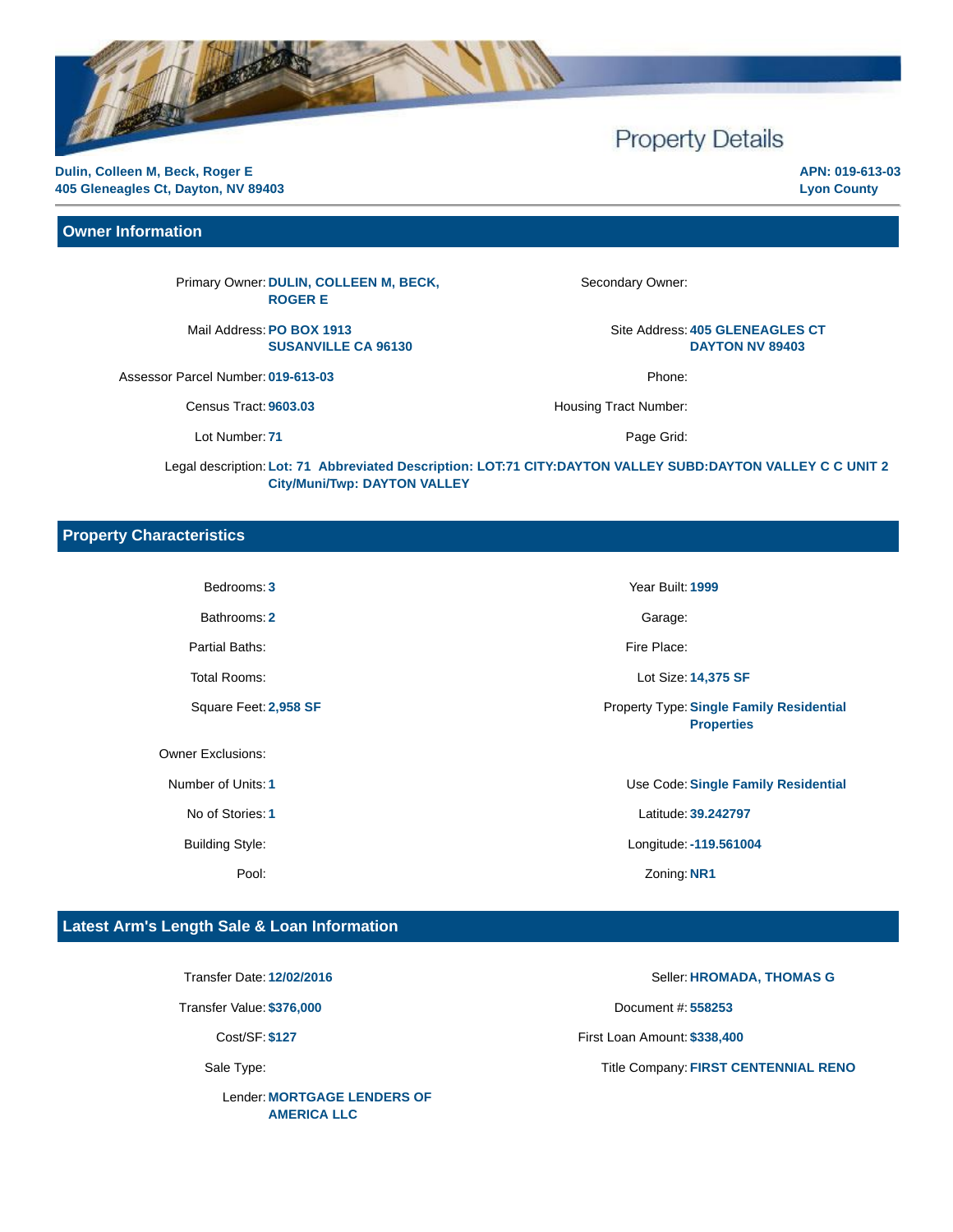Assessed Value: \$164,485 **Percent Improvement: 60.63%** 

Improvement Value: \$99,735 Tax Account ID:

Tax Status: **Current** Tax Year: **2020**

Market Improvement Value: **\$284,957** Market Land Value: **\$185,000**

Market Value: **\$469,957**

Land Value: **\$64,750** Tax Amount: **\$3,398.02** Homeowner Exemption: Tax Rate Area: **8.8:C.L. CNTY FIRE**

# **Aerial Map**

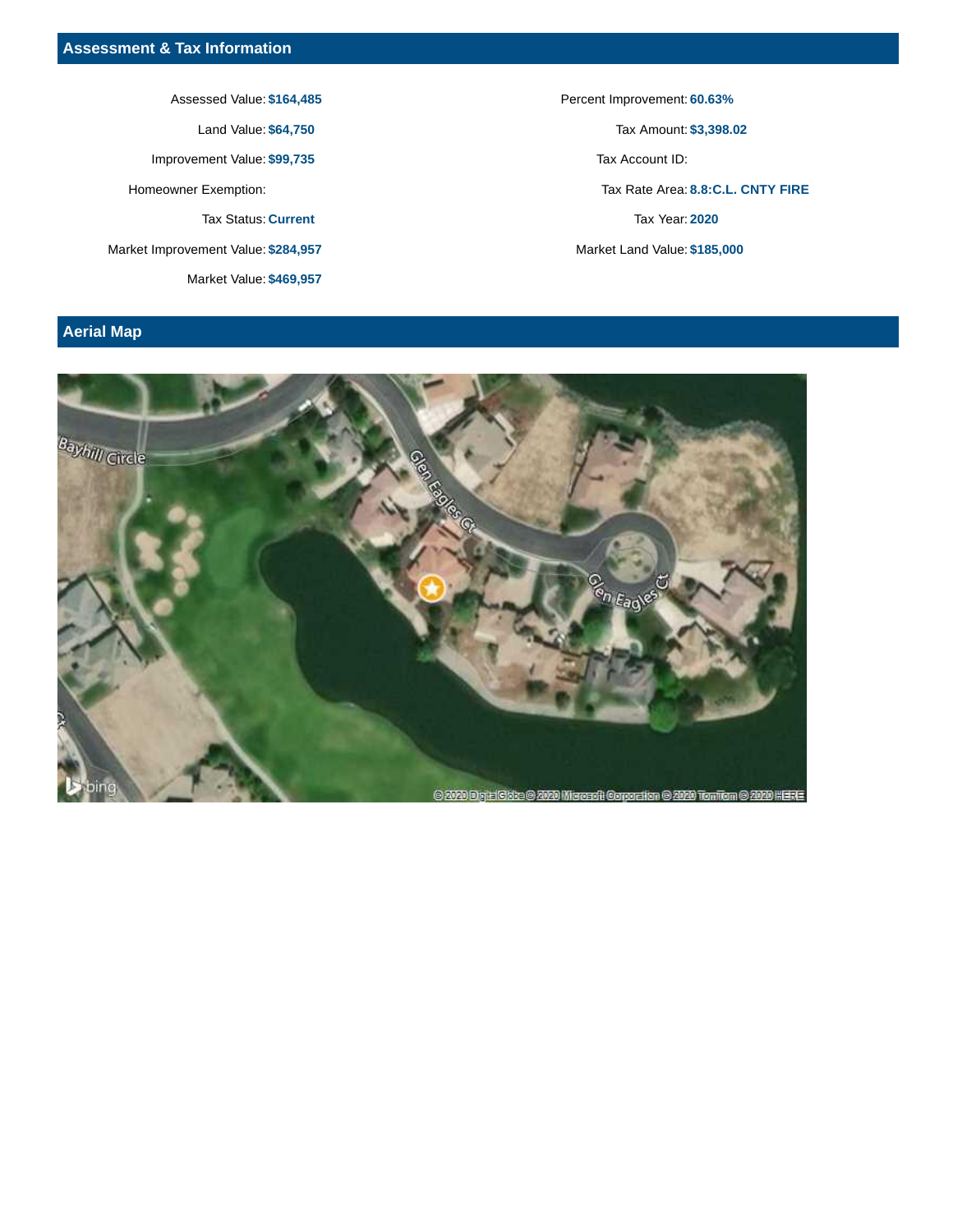

#### **Mortgage Release**

Recording Date: **12/14/2016** Document #: **558676 BK-PG -** Loan Amount: **N/A** Document Type: **Release Of Mortgage** Original Lender: **NOT PROVIDED** Origination Doc #: **526855 BK-PG -** Borrowers Name: **THOMAS G HROMADA** Origination Recording Date: **10/17/2014** Effective Date: **12/14/2016** Current Lender: **MORTGAGE ELECTRONIC REGISTRATION SYSTEMS, INC.**

**Mortgage Record**

Recording Date: **12/02/2016** Document #: **558254 BK-PG -** Loan Amount: **\$338,400** Loan Type: **Conventional** TD Due Date: **12/01/2046** TD Due Date: **12/01/2046** Type of Financing: Interest Rate: Lender Name: **MORTGAGE LENDERS OF AMERICA LLC** Lender Type: **Lending Institution** Borrowers Name: **DULIN, COLLEEN M; BECK, ROGER E** Vesting: **Joint Tenants With Right Of Survivorship**

**APN: 019-613-03 Lyon County**

#### **Prior Transfer**

Recording Date: **12/02/2016** Document #: **558253 BK-PG -** Price: **\$376,000** Document Type: **Bargain And Sale Deed** First TD: **\$338,400** Type of Sale:**Verified Sale Price** Mortgage Doc #: 558254 **Interest Rate:** Lender Name: **MORTGAGE LENDERS OF AMERICA LLC** Buyer Name: **DULIN, COLLEEN M; BECK, ROGER E** Buyer Vesting: **Joint Tenants With Right Of Survivorship** Seller Name: **HROMADA, THOMAS G** Legal description: **Lot: 71 Map Ref: DOC 138166** 

#### **Mortgage Release**

Recording Date: **07/08/2015** Document #: **538416 BK-PG -**

Loan Amount: **N/A** Document Type: **Substitution Of Trustee And Full Reconveyance**

Original Lender: **ALLIANT CREDIT UNION Origination Doc #: 364186 BK-PG -**Borrowers Name: **CHARLES LEBEAU DUKE AND JANET DUKE, HUSBAND AND IWFE, AS JOINT TENANTS** Origination Recording Date: **10/04/2005** Effective Date: **06/15/2015** Current Lender: **ALLIANT CREDIT UNION**

**Mortgage Release**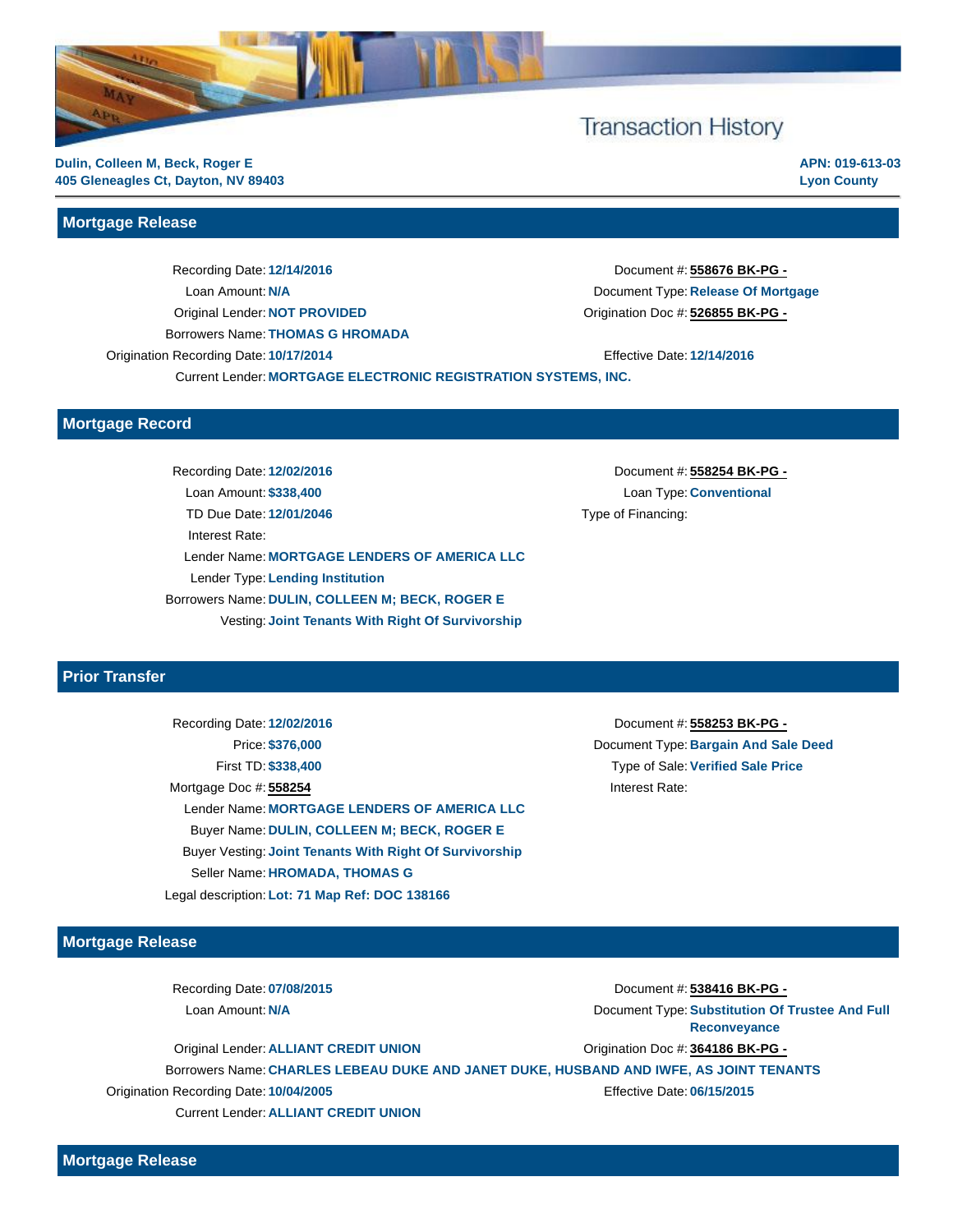Recording Date: **12/10/2014** Document #: **529474 BK-PG -** Loan Amount: **N/A** Document Type: **Release Of Mortgage** Original Lender: **NOT PROVIDED** Origination Doc #: **364186 BK-PG -** Borrowers Name: **CHARLES LEBEAU DUKE AND JANET DUKE** Origination Recording Date: **10/04/2005** Effective Date: **12/09/2014** Current Lender: **ALLIANT CREDIT UNION**

#### **Mortgage Release**

Recording Date: **11/17/2014** Document #: **528170 BK-PG -** Loan Amount: **N/A** Document Type: **Substitution Of Trustee And Full Reconveyance** Original Lender: **BENEFICIAL MORTGAGE CO.** Origination Doc #: **399680 BK-PG -**

Borrowers Name: **CHARLES LEBEAU DUKE AND JANET DUKE** Origination Recording Date: **01/30/2007** Effective Date: **11/10/2014**

Current Lender: **BENEFICIAL FINANCIAL I INC., SUCCESSOR BY MERGER TO BENEFICIAL MORTGAGE CO.**

#### **Mortgage Record**

Recording Date: **10/17/2014** Document #: **526855 BK-PG -** Loan Amount: **\$213,000** Loan Type: **Conventional** TD Due Date: **11/01/2044** TD Due Date: **11/01/2044** Type of Financing: Interest Rate: Lender Name: **BANK OF AMERICA NA** Lender Type: **Bank** Borrowers Name: **HROMADA, THOMAS G** Vesting:

## **Prior Transfer**

Recording Date: **10/17/2014** Document #: **526854 BK-PG -** First TD: **\$213,000** Type of Sale:**Verified Sale Price** Mortgage Doc #: 526855 **Interest Rate:** Lender Name: **BANK OF AMERICA NA** Buyer Name: **HROMADA, THOMAS G** Buyer Vesting: Seller Name: **DUKE, JANET**

**Mortgage Release**

Recording Date: **02/16/2007** Document #: **400863 BK-PG -**

Original Lender: **NOT PROVIDED** Origination Doc #: **375109 BK-PG -** Borrowers Name: **JANET DUKE AND CHARLES LEBEAU DUKE** Origination Recording Date: **02/13/2006** Effective Date: **02/07/2007** Current Lender: **JPMORGAN CHASE BANK, N.A. FKA JPMORGAN CHASE BANK**

Price: **\$310,000** Document Type: **Bargain And Sale Deed**

**Mortgage Record**

Legal description: **Lot: 71 Map Ref: DOC138166** 

Loan Amount: **N/A** Document Type: **Substitution Of Trustee And Full Reconveyance**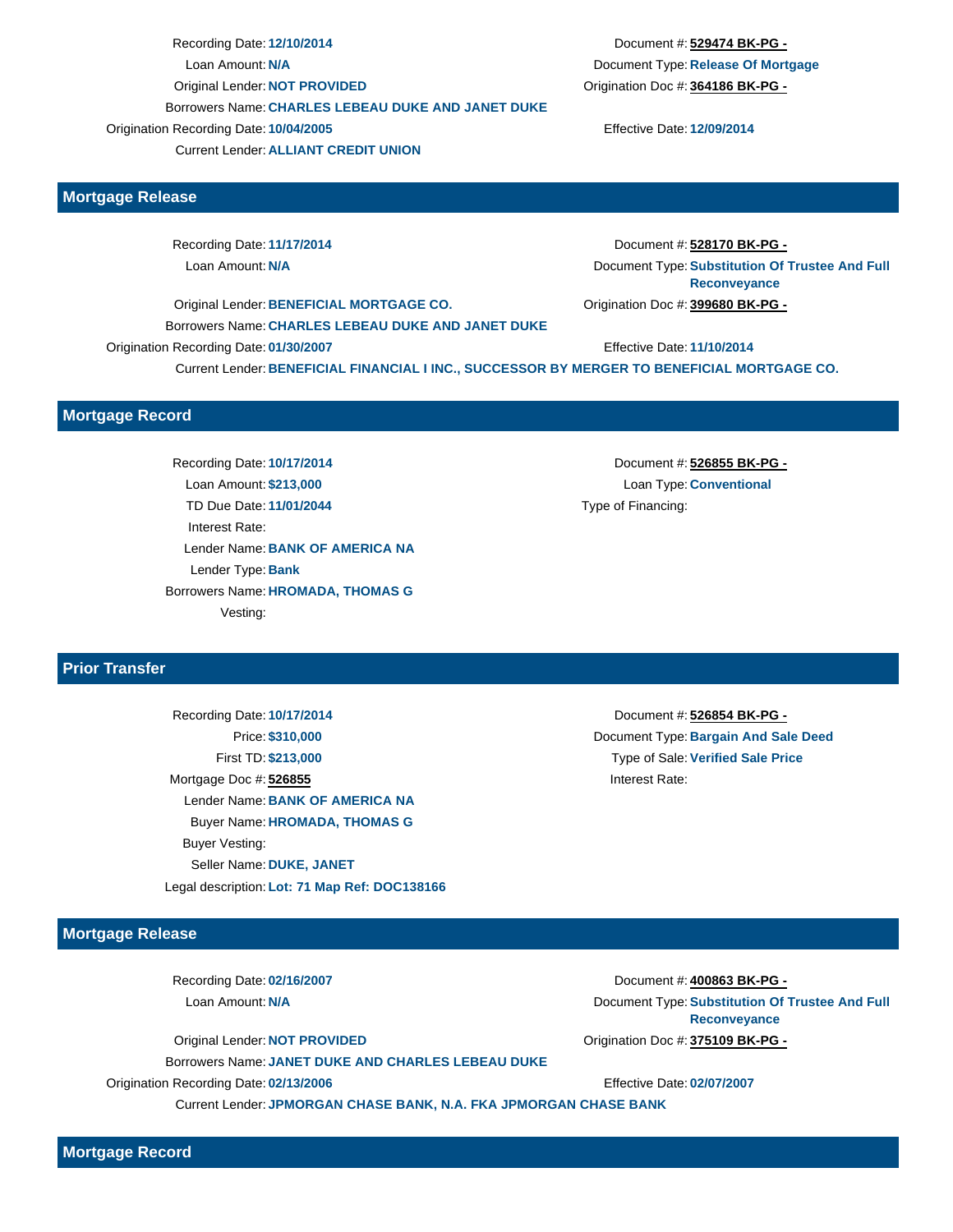Recording Date: **01/30/2007** Document #: **399680 BK-PG -** Loan Amount: **\$75,563** Loan Type: **Unknown Loan Type** TD Due Date: 01/26/2037 TD Due Date: 01/26/2037 Interest Rate: Lender Name: **BENEFICIAL MORTGAGE COMPANY OF NEVADA** Lender Type: **Mortgage Company** Borrowers Name: **DUKE, CHARLES LEBEAU; DUKE, JANET**

Vesting:

## **Mortgage Record**

Recording Date: **02/13/2006** Document #: **375109 BK-PG -** Loan Amount: **\$50,000** Loan Type: **Credit Line** TD Due Date: **01/10/2036** Type of Financing: **Other** Interest Rate: Lender Name: **JPMORGAN CHASE BANK NA** Lender Type: **Bank** Borrowers Name: **DUKE, CHARLES LEBEAU; DUKE, JANET** Vesting: **Joint Tenants**

#### **Mortgage Record**

Recording Date: **10/04/2005** Document #: **364186 BK-PG -** Loan Amount: **\$460,000** Loan Type: **Unknown Loan Type** TD Due Date: **11/01/2035** Type of Financing: Interest Rate: Lender Name: **NATIONAL CITY BANK OF INDIANA** Lender Type: **Bank** Borrowers Name: **DUKE, CHARLES LEBEAU; DUKE, JANET** Vesting: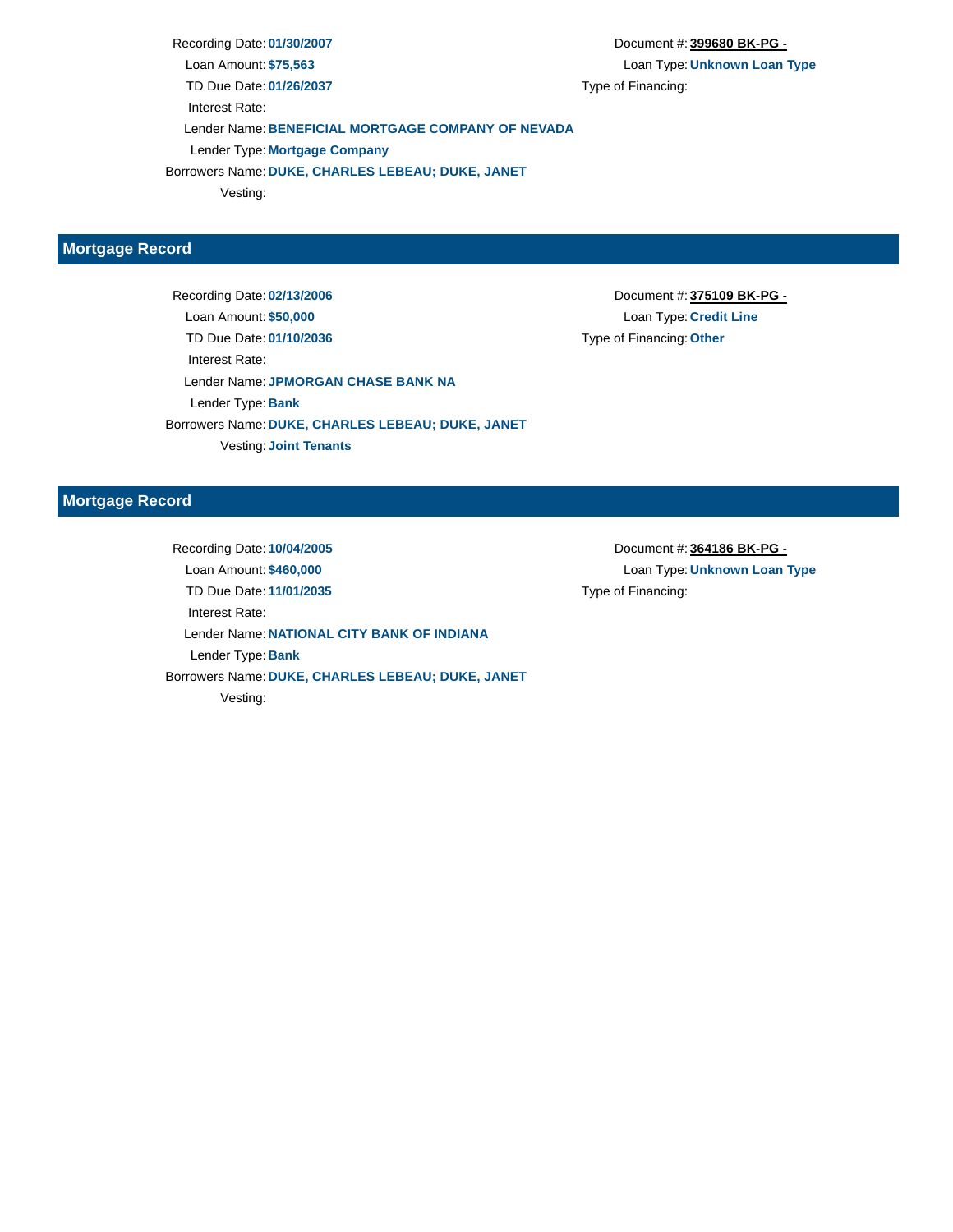



Color Legend: Full Transfer Arms-Length (F) REO/TSG Sales (R) Bank Sold (B) Distressed (D)

|                | <b>Quick View</b> |                            |             |           |       |                 |                  |           |                 |      |          |
|----------------|-------------------|----------------------------|-------------|-----------|-------|-----------------|------------------|-----------|-----------------|------|----------|
|                | No. Type          | <b>Address</b>             | <b>Date</b> | Price     | S/SF  | <b>Bld/Area</b> | <b>RM/BR/Bth</b> | <b>YB</b> | <b>Lot Area</b> | Pool | Proxim.  |
|                |                   | <b>Subject Property</b>    | 12/02/2016  | \$376,000 | \$127 | 2,958           | 13/2             | 1999      | 14,375 SF       |      |          |
| $\mathbf{1}$   | F                 | <b>121 AUGUSTA CT</b>      | 01/31/2020  | \$460,000 | \$139 | 3,289           | /3/3.5           | 2004      | 15,246 SF       |      | .45 Mi.  |
| $\overline{2}$ | F                 | <b>406 PEBBLE BEACH CT</b> | 07/28/2020  | \$579,000 | \$193 | 2,985           | /3/2.5           | 2003      | 10,890 SF       |      | .09 Mi.  |
| 3              | F                 | 503 VAIL DR                | 04/28/2020  | \$390,000 | \$154 | 2,528           | /4/3             | 2000      | 6,970 SF        |      | .56 Mi.  |
| 4              | F                 | <b>211 INVERNESS CT</b>    | 10/24/2019  | \$450,000 | \$136 | 3,304           | /4/2.5           | 2002      | 17,424 SF       |      | .80 Mi.  |
| 5              | F                 | 521 CYPRESS POINT DR       | 04/03/2020  | \$480,000 | \$145 | 3,304           | /4/2.5           | 2002      | 8,276 SF        |      | .85 Mi.  |
| 6              | F                 | <b>621 ST ANDREWS DR</b>   | 04/06/2020  | \$470,000 | \$143 | 3,281           | /4/2.5           | 2003      | 8,712 SF        |      | .68 Mi.  |
| $\overline{7}$ | F.                | <b>403 KINGSBARN CT</b>    | 07/10/2020  | \$482,500 | \$189 | 2,548           | /4/2.5           | 2006      | 13,068 SF       |      | .15 Mi.  |
| 8              | F                 | <b>215 CARNOUSTIE CT</b>   | 04/01/2020  | \$595,000 | \$184 | 3,230           | /3/2             | 2006      | 13,939 SF       |      | .13 Mi.  |
| 9              | F                 | <b>88 RIVERSIDE DR</b>     | 10/31/2019  | \$450,000 | \$176 | 2,548           | /4/3             | 2017      | 15,725 SF       |      | 1.26 Mi. |
| 10             | F                 | <b>101 MARQUIS TER</b>     | 02/04/2020  | \$428,000 | \$167 | 2,553           | /4/3             | 2017      | 12,589 SF       |      | 1.18 Mi. |
| 11             | F                 | <b>642 ST ANDREWS DR</b>   | 03/30/2020  | \$507,000 | \$157 | 3,226           | /4/2.5           | 2006      | 8,799 SF        |      | .53 Mi.  |
| 12             | F                 | <b>137 CARSON RIVER DR</b> | 04/10/2020  | \$445,000 | \$174 | 2,553           | /3/2.5           | 2015      | 12,589 SF       |      | 1.08 Mi. |
| 13             | F                 | 98 DEERFIELD CT            | 09/19/2019  | \$570,000 | \$207 | 2,752           | /4/3.5           | 2009      | 47,481 SF       |      | 1.18 Mi. |
| 14             | F                 | 93 DEERFIELD CT            | 10/21/2019  | \$547,750 | \$199 | 2,741           | /5/3             | 2017      | 56,193 SF       |      | 1.18 Mi. |
| 15             | F                 | 97 DEERFIELD CT            | 07/15/2020  | \$567,450 | \$207 | 2,741           | /5/3             | 2017      | 43,560 SF       |      | 1.15 Mi. |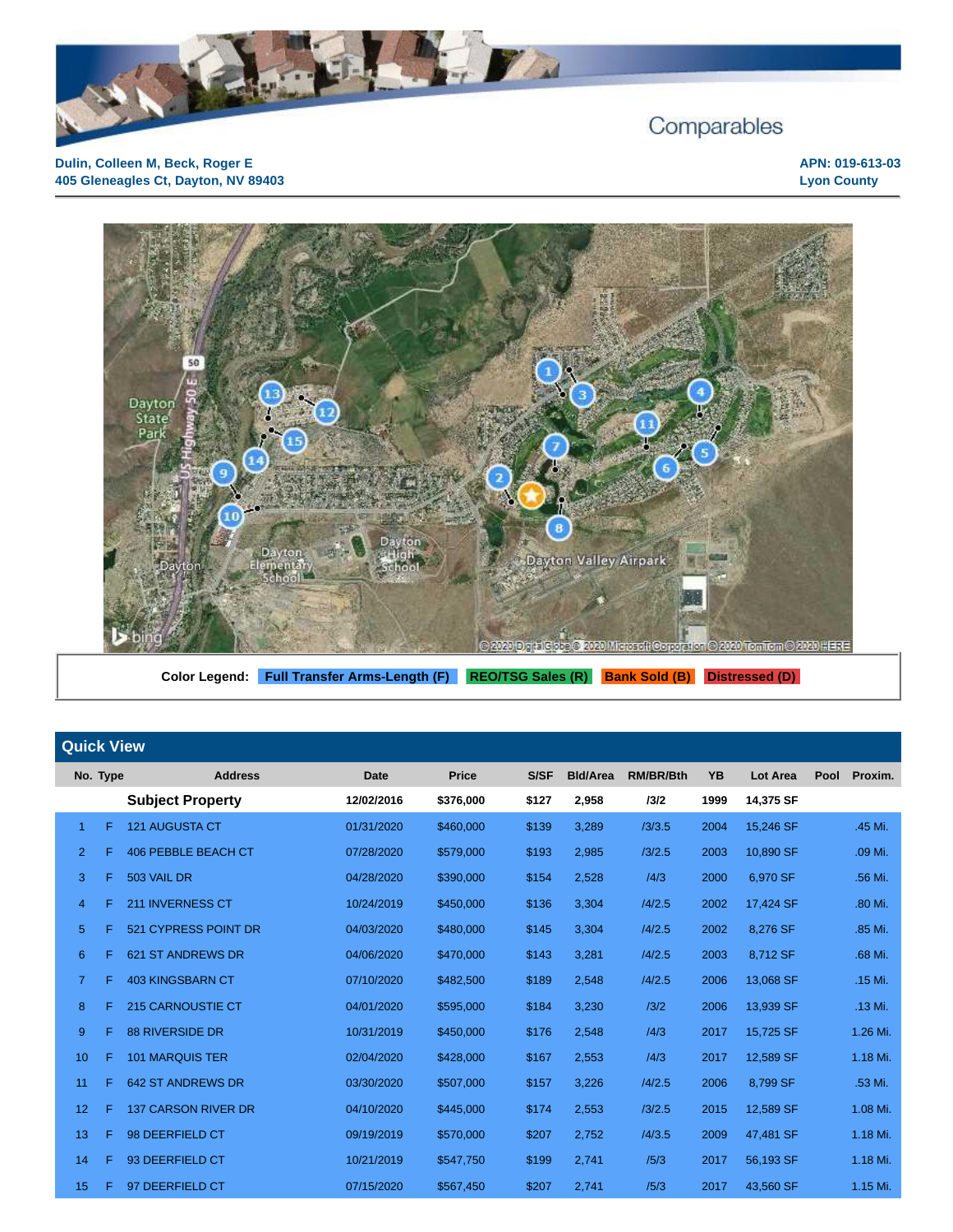|    |          |                                                                                                   | <b>Detailed View</b>                                                                               |            |              |       |                 |                                     |      |           |      |         |
|----|----------|---------------------------------------------------------------------------------------------------|----------------------------------------------------------------------------------------------------|------------|--------------|-------|-----------------|-------------------------------------|------|-----------|------|---------|
|    | No. Type |                                                                                                   | <b>Address</b>                                                                                     | Date       | <b>Price</b> | S/SF  | <b>BId/Area</b> | <b>RM/BR/Bth</b>                    | YΒ   | Lot Area  | Pool | Proxim. |
|    |          |                                                                                                   | <b>Subject Property</b>                                                                            | 12/02/2016 | \$376,000    | \$127 | 2,958           | 13/2                                | 1999 | 14,375 SF |      |         |
| 1  |          | F                                                                                                 | <b>121 AUGUSTA CT</b><br>DAYTON, NV 89403-8701                                                     | 01/31/2020 | \$460,000    | \$139 | 3,289           | 13/3.5                              | 2004 | 15,246 SF |      | .45 Mi. |
|    |          |                                                                                                   | APN: 019-584-11 Document #: 610083 Document Type: BS Price Code: V                                 |            |              |       |                 |                                     |      |           |      |         |
|    |          |                                                                                                   | <b>Property Type: Single Family Residential Properties</b>                                         |            |              |       |                 | Land Use: Single Family Residential |      |           |      |         |
|    |          |                                                                                                   | Legal: Lot:1 Subdivision:DAYTON VALLEY COUNTRY CLUB UNIT 1 MapRef:DOC 126598                       |            |              |       |                 |                                     |      |           |      |         |
|    |          |                                                                                                   | Buyer Name: DE LA TORRE, GUSTAVO DE LA TORRE, GLORIA                                               |            |              |       |                 |                                     |      |           |      |         |
|    |          |                                                                                                   | Seller Name: JACKSON, RAYMOND J JACKSON, LINDA J                                                   |            |              |       |                 |                                     |      |           |      |         |
|    |          |                                                                                                   | Loan Amount: \$460,000 Lender Name: WINTRUST MORTGAGE                                              |            |              |       |                 |                                     |      |           |      |         |
| 2. |          | F                                                                                                 | <b>406 PEBBLE BEACH CT</b><br>DAYTON, NV 89403-8769                                                | 07/28/2020 | \$579,000    | \$193 | 2,985           | 13/2.5                              | 2003 | 10,890 SF |      | .09 Mi. |
|    |          |                                                                                                   | APN: 019-617-20 Document #: 618732 Document Type:Condominium Deed Price Code: V                    |            |              |       |                 |                                     |      |           |      |         |
|    |          |                                                                                                   | <b>Property Type: Single Family Residential Properties</b>                                         |            |              |       |                 | Land Use: Single Family Residential |      |           |      |         |
|    |          |                                                                                                   | Legal: Lot:128 Subdivision:DAYTON VALLEY COUNTRY CLUB Legal Unit:2E MapRef:DOC 194108              |            |              |       |                 |                                     |      |           |      |         |
|    |          |                                                                                                   | Buyer Name: DAIJOGO, GARY DAIJOGO, CLAUDIA MARLENE                                                 |            |              |       |                 |                                     |      |           |      |         |
|    |          |                                                                                                   | Seller Name: MALOTT, EMILY SELBY                                                                   |            |              |       |                 |                                     |      |           |      |         |
|    |          |                                                                                                   | Loan Amount: \$463,200 Lender Name: HOMETOWN LENDERS INC                                           |            |              |       |                 |                                     |      |           |      |         |
| 3. |          | F                                                                                                 | 503 VAIL DR<br>DAYTON, NV 89403-8526                                                               | 04/28/2020 | \$390,000    | \$154 | 2,528           | 14/3                                | 2000 | 6,970 SF  |      | .56 Mi. |
|    |          |                                                                                                   | APN: 019-665-12 Document #: 614272 Document Type:BS Price Code: V                                  |            |              |       |                 |                                     |      |           |      |         |
|    |          | <b>Property Type: Single Family Residential Properties</b><br>Land Use: Single Family Residential |                                                                                                    |            |              |       |                 |                                     |      |           |      |         |
|    |          | Legal: Lot:54 Subdivision:NORTH POINTE UNIT 3 MapRef:DOC 211956 City/Muni/Twp:DAYTON              |                                                                                                    |            |              |       |                 |                                     |      |           |      |         |
|    |          |                                                                                                   | Buyer Name: DAVIS, KIRK B DAVIS, CHRISTINA M                                                       |            |              |       |                 |                                     |      |           |      |         |
|    |          |                                                                                                   | Seller Name: SDS HOLDINGS LLC                                                                      |            |              |       |                 |                                     |      |           |      |         |
|    |          |                                                                                                   | Loan Amount: \$370,500 Lender Name: ON Q FINANCIAL INC                                             |            |              |       |                 |                                     |      |           |      |         |
|    |          | Е                                                                                                 | <b>211 INVERNESS CT</b><br>DAYTON, NV 89403-8737                                                   | 10/24/2019 | \$450,000    | \$136 | 3,304           | 14/2.5                              | 2002 | 17,424 SF |      | .80 Mi. |
|    |          |                                                                                                   | APN: 019-871-17 Document #: 604486 Document Type: BS Price Code: V                                 |            |              |       |                 |                                     |      |           |      |         |
|    |          |                                                                                                   | <b>Property Type: Single Family Residential Properties</b>                                         |            |              |       |                 | Land Use: Single Family Residential |      |           |      |         |
|    |          |                                                                                                   | Legal: Lot:17 Subdivision:DAYTON VALLEY COUNRY CLUB UNIT 5A MapRef:DOC 259889 City/Muni/Twp:DAYTON |            |              |       |                 |                                     |      |           |      |         |
|    |          |                                                                                                   | Buyer Name: BLAIR, JEREMIAH D JD BLAIR FAMILY REVOCABLE TRUST                                      |            |              |       |                 |                                     |      |           |      |         |
|    |          |                                                                                                   | Seller Name: PETERSON, JAMES L PETERSON, MARY S                                                    |            |              |       |                 |                                     |      |           |      |         |
|    |          |                                                                                                   | Loan Amount: N/A Lender Name:                                                                      |            |              |       |                 |                                     |      |           |      |         |
| 5  |          |                                                                                                   | <b>521 CYPRESS POINT DR</b><br>DAYTON, NV 89403-8738                                               | 04/03/2020 | \$480,000    | \$145 | 3,304           | 14/2.5                              | 2002 | 8,276 SF  |      | .85 Mi. |
|    |          |                                                                                                   | APN: 019-872-04 Document #: 613176 Document Type: BS Price Code: V                                 |            |              |       |                 |                                     |      |           |      |         |
|    |          |                                                                                                   | <b>Property Type: Single Family Residential Properties</b>                                         |            |              |       |                 | Land Use: Single Family Residential |      |           |      |         |
|    |          |                                                                                                   | Legal: Lot:26 Subdivision:DAYTON VALLEY COUNTRY CLUB Legal Unit:5A MapRef:DOC 259889               |            |              |       |                 |                                     |      |           |      |         |
|    |          |                                                                                                   | Buyer Name: PEERSON, HEATHER PEERSON, JASON                                                        |            |              |       |                 |                                     |      |           |      |         |
|    |          |                                                                                                   | Seller Name: NGUYEN, JASON VO, AMANDA                                                              |            |              |       |                 |                                     |      |           |      |         |
|    |          |                                                                                                   | Loan Amount: \$384,000 Lender Name: GUARANTEED RATE INC                                            |            |              |       |                 |                                     |      |           |      |         |
|    |          |                                                                                                   | <b>621 ST ANDREWS DR</b>                                                                           | 04/06/2020 | \$470,000    | \$143 | 3,281           | 14/2.5                              | 2003 | 8,712 SF  |      | .68 Mi. |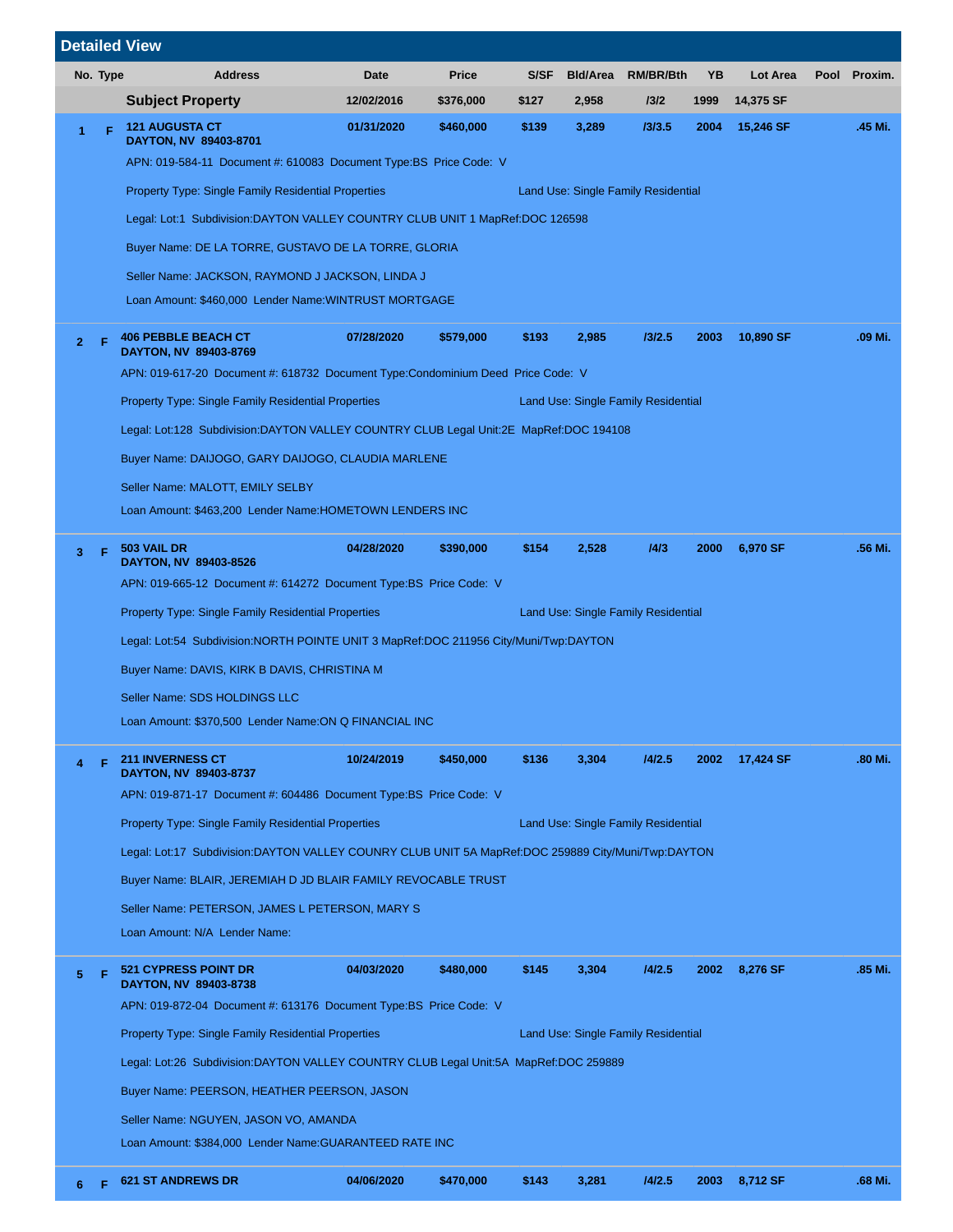|                |   | DAYTON, NV 89403-8755                                                                          |            |           |       |                                     |        |      |           |          |
|----------------|---|------------------------------------------------------------------------------------------------|------------|-----------|-------|-------------------------------------|--------|------|-----------|----------|
|                |   | APN: 019-873-10 Document #: 613246 Document Type: BS Price Code: V                             |            |           |       |                                     |        |      |           |          |
|                |   | <b>Property Type: Single Family Residential Properties</b>                                     |            |           |       | Land Use: Single Family Residential |        |      |           |          |
|                |   | Legal: Lot:74 Subdivision:DAYTON VALLEY COUNTRY CLUB 5B MapRef:DOC 279806 City/Muni/Twp:DAYTON |            |           |       |                                     |        |      |           |          |
|                |   | Buyer Name: LAU, RANDY I LAU, ROXANNE A                                                        |            |           |       |                                     |        |      |           |          |
|                |   | Seller Name: RYBA, GARY GARY RYBA LIVING TRUST                                                 |            |           |       |                                     |        |      |           |          |
|                |   | Loan Amount: \$486,920 Lender Name:ALL WESTERN MORTGAGE INC                                    |            |           |       |                                     |        |      |           |          |
| $\overline{7}$ | Е | <b>403 KINGSBARN CT</b><br>DAYTON, NV 89403-8781                                               | 07/10/2020 | \$482,500 | \$189 | 2,548                               | 14/2.5 | 2006 | 13,068 SF | .15 Mi.  |
|                |   | APN: 029-092-02 Document #: 617836 Document Type:BS Price Code: V                              |            |           |       |                                     |        |      |           |          |
|                |   | <b>Property Type: Single Family Residential Properties</b>                                     |            |           |       | Land Use: Single Family Residential |        |      |           |          |
|                |   | Legal: Lot:2 Subdivision:DAYTON VALLEY COUNTY CLUB UNIT 2F MapRef:DOC 308216                   |            |           |       |                                     |        |      |           |          |
|                |   | Buyer Name: ESTRADA, KARLA I ESTRADA, MELODY                                                   |            |           |       |                                     |        |      |           |          |
|                |   | Seller Name: STANLEY, CLINTON H                                                                |            |           |       |                                     |        |      |           |          |
|                |   | Loan Amount: \$452,500 Lender Name:SIERRA PACIFIC MORTGAGE CO INC                              |            |           |       |                                     |        |      |           |          |
| 8              |   | <b>215 CARNOUSTIE CT</b><br>DAYTON, NV 89403-8718                                              | 04/01/2020 | \$595,000 | \$184 | 3,230                               | 13/2   | 2006 | 13,939 SF | .13 Mi.  |
|                |   | APN: 029-152-09 Document #: 613110 Document Type:BS Price Code: V                              |            |           |       |                                     |        |      |           |          |
|                |   | <b>Property Type: Single Family Residential Properties</b>                                     |            |           |       | Land Use: Single Family Residential |        |      |           |          |
|                |   | Legal: Lot:27 Subdivision:DAYTON VALLEY COUNTRY CLUB UNIT 2G MapRef:DOC 318692                 |            |           |       |                                     |        |      |           |          |
|                |   | Buyer Name: VERKADE, WILLEM VERKADE DE VAAN, KORSTIANA<br><b>CORNELIA</b>                      |            |           |       |                                     |        |      |           |          |
|                |   | Seller Name: MCMAHON, JOSEPH J MCMAHON, PETER VINCENT                                          |            |           |       |                                     |        |      |           |          |
|                |   | Loan Amount: N/A Lender Name:                                                                  |            |           |       |                                     |        |      |           |          |
|                |   | <b>88 RIVERSIDE DR</b>                                                                         | 10/31/2019 | \$450,000 | \$176 | 2,548                               | 14/3   | 2017 | 15,725 SF | 1.26 Mi. |
| 9              |   | DAYTON, NV 89403-9055                                                                          |            |           |       |                                     |        |      |           |          |
|                |   | APN: 029-401-12 Document #: 605464 Document Type:BS Price Code: V                              |            |           |       |                                     |        |      |           |          |
|                |   | <b>Property Type: Single Family Residential Properties</b>                                     |            |           |       | Land Use: Single Family Residential |        |      |           |          |
|                |   | Legal: Lot:37 Subdivision:GOLD CANYON ESTATES PHASE 2 MapRef:DOC 365687                        |            |           |       |                                     |        |      |           |          |
|                |   | Buyer Name: KINKEL, KALEE A KINKEL, MICHAEL D                                                  |            |           |       |                                     |        |      |           |          |
|                |   | Seller Name: WHITE, REGINA T WHITE, LOGAN                                                      |            |           |       |                                     |        |      |           |          |
|                |   | Loan Amount: \$427,500 Lender Name: GUILD MORTGAGE CO                                          |            |           |       |                                     |        |      |           |          |
| 10             | F | <b>101 MARQUIS TER</b>                                                                         | 02/04/2020 | \$428,000 | \$167 | 2,553                               | 14/3   | 2017 | 12,589 SF | 1.18 Mi. |
|                |   | DAYTON, NV 89403-8305<br>APN: 029-404-01 Document #: 610220 Document Type:BS Price Code: V     |            |           |       |                                     |        |      |           |          |
|                |   | <b>Property Type: Single Family Residential Properties</b>                                     |            |           |       | Land Use: Single Family Residential |        |      |           |          |
|                |   | Legal: Lot:1 Subdivision:GOLD CANYON ESTATES Phase No:2 MapRef:DOC 365687 City/Muni/Twp:DAYTON |            |           |       |                                     |        |      |           |          |
|                |   | Buyer Name: LA FLAM, JOCELYN MYRA YOUNG, TERRANCE LEE                                          |            |           |       |                                     |        |      |           |          |
|                |   | Seller Name: PORCELLA, AUDREY M                                                                |            |           |       |                                     |        |      |           |          |
|                |   | Loan Amount: \$313,390 Lender Name:CALIBER HOME LOANS INC                                      |            |           |       |                                     |        |      |           |          |
| 11             | F | <b>642 ST ANDREWS DR</b>                                                                       | 03/30/2020 | \$507,000 | \$157 | 3,226                               | 14/2.5 | 2006 | 8,799 SF  | .53 Mi.  |
|                |   | DAYTON, NV 89403-8772<br>APN: 029-472-01 Document #: 612934 Document Type:BS Price Code: V     |            |           |       |                                     |        |      |           |          |
|                |   | <b>Property Type: Single Family Residential Properties</b>                                     |            |           |       | Land Use: Single Family Residential |        |      |           |          |
|                |   |                                                                                                |            |           |       |                                     |        |      |           |          |

Legal: Lot:153 Subdivision:PLAT OF DAYTON VALLEY COUNTRY CLUB UNIT 5E MapRef:DOC 379116 City/Muni/Twp:DAYTON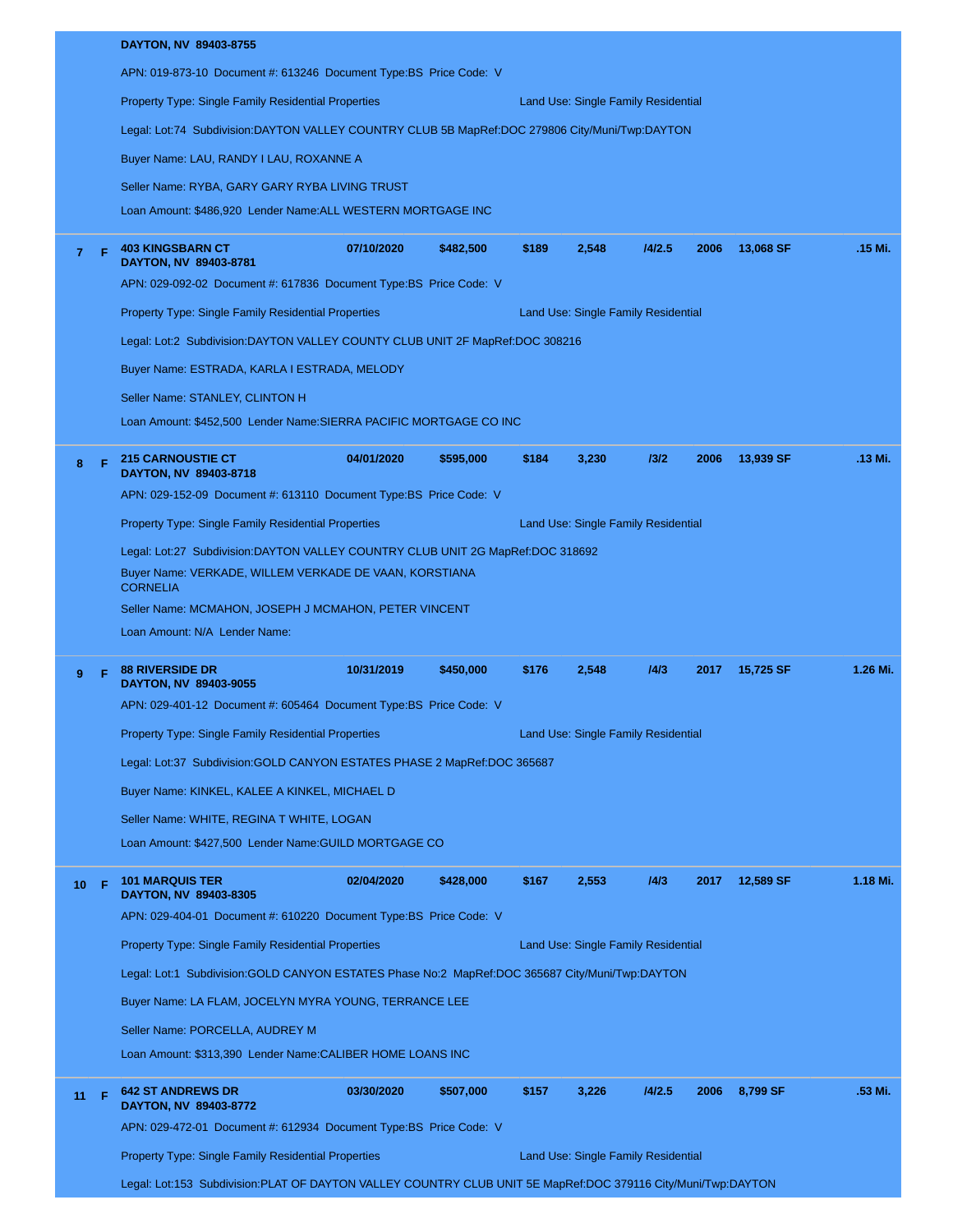|    |      | Buyer Name: NEELY, JOHN JAY NEELY, BRENDA                                                             |            |           |                                     |                                     |        |      |           |          |
|----|------|-------------------------------------------------------------------------------------------------------|------------|-----------|-------------------------------------|-------------------------------------|--------|------|-----------|----------|
|    |      | Seller Name: CONKLIN, MATTHEW SCHLOTT CONKLIN, NADINE                                                 |            |           |                                     |                                     |        |      |           |          |
|    |      | Loan Amount: \$380,250 Lender Name:CARDINAL FINANCIAL COMPANY LP                                      |            |           |                                     |                                     |        |      |           |          |
|    | 12 F | <b>137 CARSON RIVER DR</b><br>DAYTON, NV 89403-8820                                                   | 04/10/2020 | \$445,000 | \$174                               | 2,553                               | 13/2.5 | 2015 | 12,589 SF | 1.08 Mi. |
|    |      | APN: 029-522-08 Document #: 613472 Document Type:BS Price Code: V                                     |            |           |                                     |                                     |        |      |           |          |
|    |      | <b>Property Type: Single Family Residential Properties</b><br>Land Use: Single Family Residential     |            |           |                                     |                                     |        |      |           |          |
|    |      | Legal: Lot:24 Block:B Subdivision:CARSON RIVER ESTATES PHASE 1 MapRef:DOC 588993 City/Muni/Twp:DAYTON |            |           |                                     |                                     |        |      |           |          |
|    |      | Buyer Name: MITCHELL, KENNETH R MITCHELL, CATERINA                                                    |            |           |                                     |                                     |        |      |           |          |
|    |      | Seller Name: ARROWAY, DANIELLE                                                                        |            |           |                                     |                                     |        |      |           |          |
|    |      | Loan Amount: \$395,500 Lender Name: CALCON MUTUAL MORTGAGE LLC                                        |            |           |                                     |                                     |        |      |           |          |
| 13 | -F   | 98 DEERFIELD CT<br>DAYTON, NV 89403-4301                                                              | 09/19/2019 | \$570,000 | \$207                               | 2,752                               | 14/3.5 | 2009 | 47,481 SF | 1.18 Mi. |
|    |      | APN: 029-631-05 Document #: 602644 Document Type:BS Price Code: V                                     |            |           |                                     |                                     |        |      |           |          |
|    |      | <b>Property Type: Single Family Residential Properties</b><br>Land Use: Single Family Residential     |            |           |                                     |                                     |        |      |           |          |
|    |      | Legal: Lot:83 Block:A Subdivision:CARSON RIVER ESTATES PHASE 2 MapRef:DOC 435514                      |            |           |                                     |                                     |        |      |           |          |
|    |      | Buyer Name: ROGERS, DENA ROGERS, MICHAEL                                                              |            |           |                                     |                                     |        |      |           |          |
|    |      | Seller Name: SUTTON, JACK WILLIAM SUTTON, JULIE LYNN                                                  |            |           |                                     |                                     |        |      |           |          |
|    |      | Loan Amount: \$484,000 Lender Name:PRIMELENDING                                                       |            |           |                                     |                                     |        |      |           |          |
| 14 | -F.  | 93 DEERFIELD CT<br>DAYTON, NV 89403-4301                                                              | 10/21/2019 | \$547,750 | \$199                               | 2,741                               | 15/3   | 2017 | 56,193 SF | 1.18 Mi. |
|    |      | APN: 029-631-08 Document #: 604299 Document Type:BS Price Code: V                                     |            |           |                                     |                                     |        |      |           |          |
|    |      | <b>Property Type: Single Family Residential Properties</b>                                            |            |           |                                     | Land Use: Single Family Residential |        |      |           |          |
|    |      | Legal: Lot:80 Block:A Subdivision:CAROSN RIVER ESTATES Phase No:2 MapRef:DOC 435514                   |            |           |                                     |                                     |        |      |           |          |
|    |      | Buyer Name: WYMAN, MICHAEL DAVID WYMAN, ROBYN RENEE                                                   |            |           |                                     |                                     |        |      |           |          |
|    |      | Seller Name: DOLL, ZEBULA M DOLL, MARGARET                                                            |            |           |                                     |                                     |        |      |           |          |
|    |      | Loan Amount: \$438,200 Lender Name: GUILD MORTGAGE CO                                                 |            |           |                                     |                                     |        |      |           |          |
| 15 | Æ    | 97 DEERFIELD CT<br>DAYTON, NV 89403-4301                                                              | 07/15/2020 | \$567,450 | \$207                               | 2,741                               | 15/3   | 2017 | 43,560 SF | 1.15 Mi. |
|    |      | APN: 029-631-09 Document #: 618064 Document Type: BS Price Code: V                                    |            |           |                                     |                                     |        |      |           |          |
|    |      | Property Type: Single Family Residential Properties                                                   |            |           | Land Use: Single Family Residential |                                     |        |      |           |          |
|    |      | Legal: Lot:79 Subdivision:CAROSN RIVER ESTATES PHASE 2 MapRef:DOC 435514                              |            |           |                                     |                                     |        |      |           |          |
|    |      | Buyer Name: VIOLA, STEPHEN F VIOLA, LINDA S                                                           |            |           |                                     |                                     |        |      |           |          |
|    |      | Seller Name: DOLL, MARK L DOLL, LOIS ANN                                                              |            |           |                                     |                                     |        |      |           |          |
|    |      | Loan Amount: N/A Lender Name:                                                                         |            |           |                                     |                                     |        |      |           |          |
|    |      |                                                                                                       |            |           |                                     |                                     |        |      |           |          |

# **Area Sales Analysis**

Median Lot Size: **13,068 SF** Median # of Baths: 2.5

Median Living Area: 2,752 SF Median Year Built: 2006

Price Range - 2 Yrs: \$390,000 To \$595,000 **Age Range: 3 Years To 20 Years** To 20 Years

Median Value: **\$480,000** Median Age: **14 Years**

Total Area Sales: 15 **Median # of Bedrooms: 4** Median # of Bedrooms: 4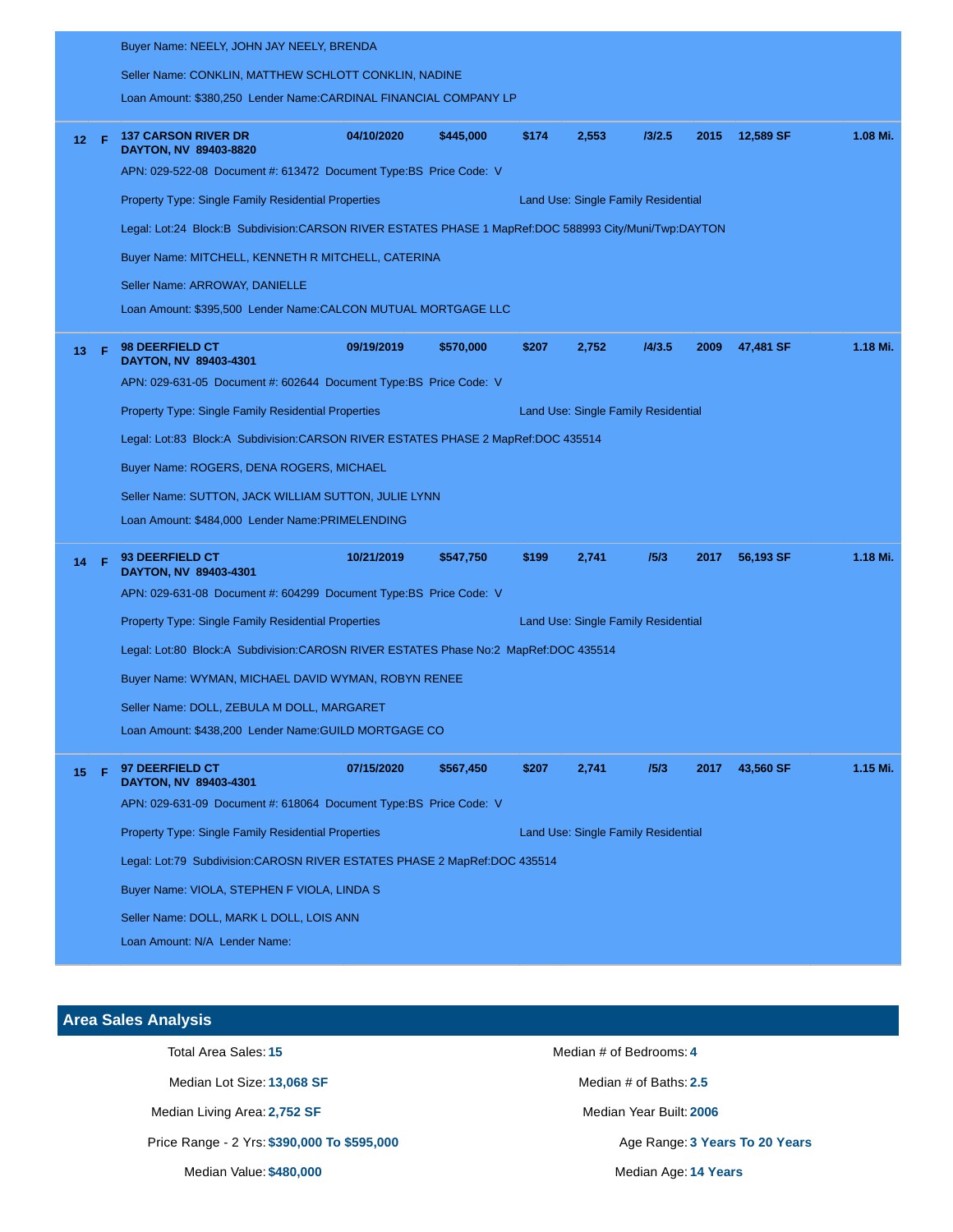

Click here to get the map in PDF Click here to get the map in TIF

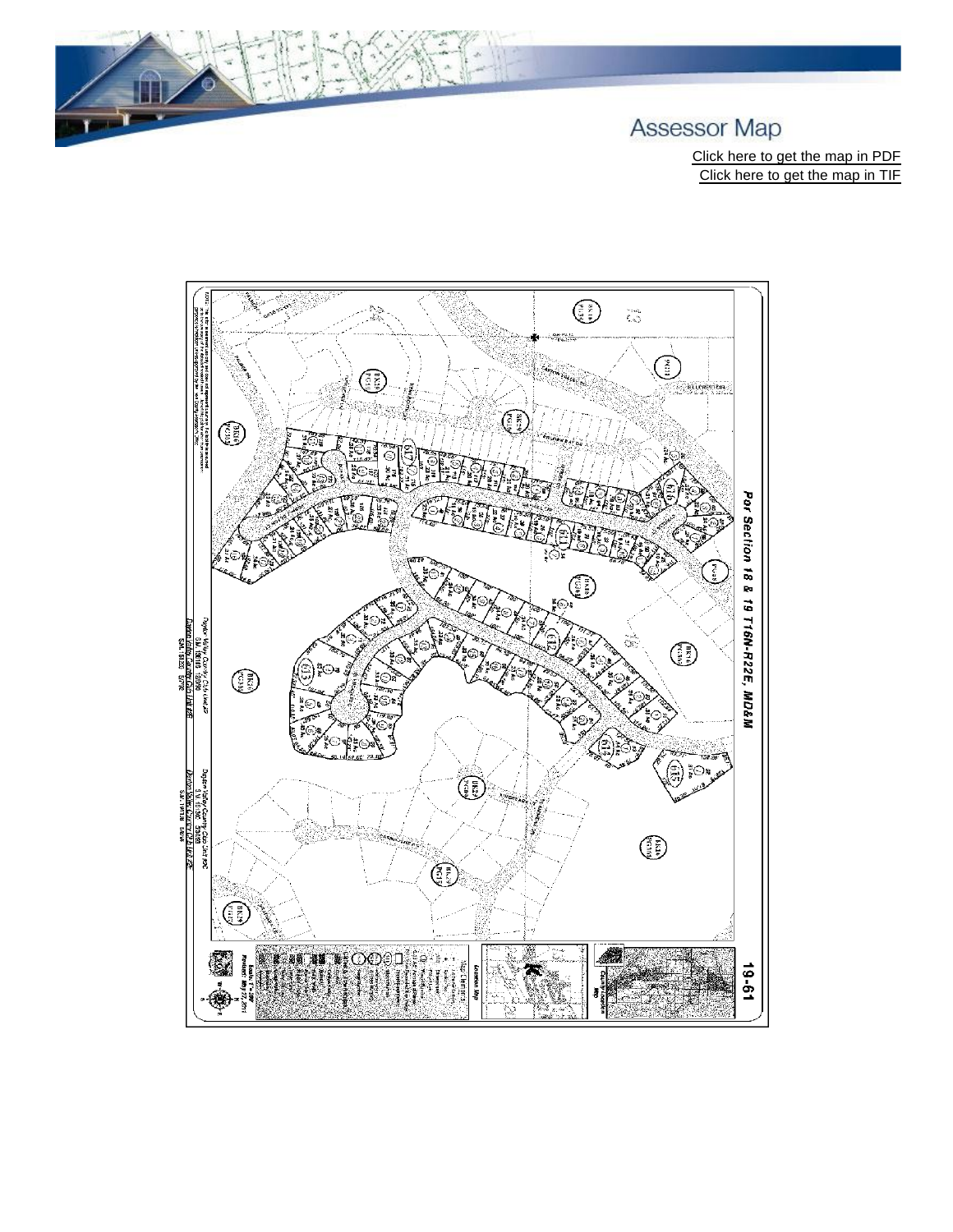

# Foreclosure Activity

**Dulin, Colleen M, Beck, Roger E 405 Gleneagles Ct, Dayton, NV 89403** **APN: 019-613-03 Lyon County**



# **Neighborhood Foreclosure Activity**

1. Notice of Default and Election to Sell (aka Notice of Breach): 05/21/2020 128 CALVERT ST DAYTON, NV 89403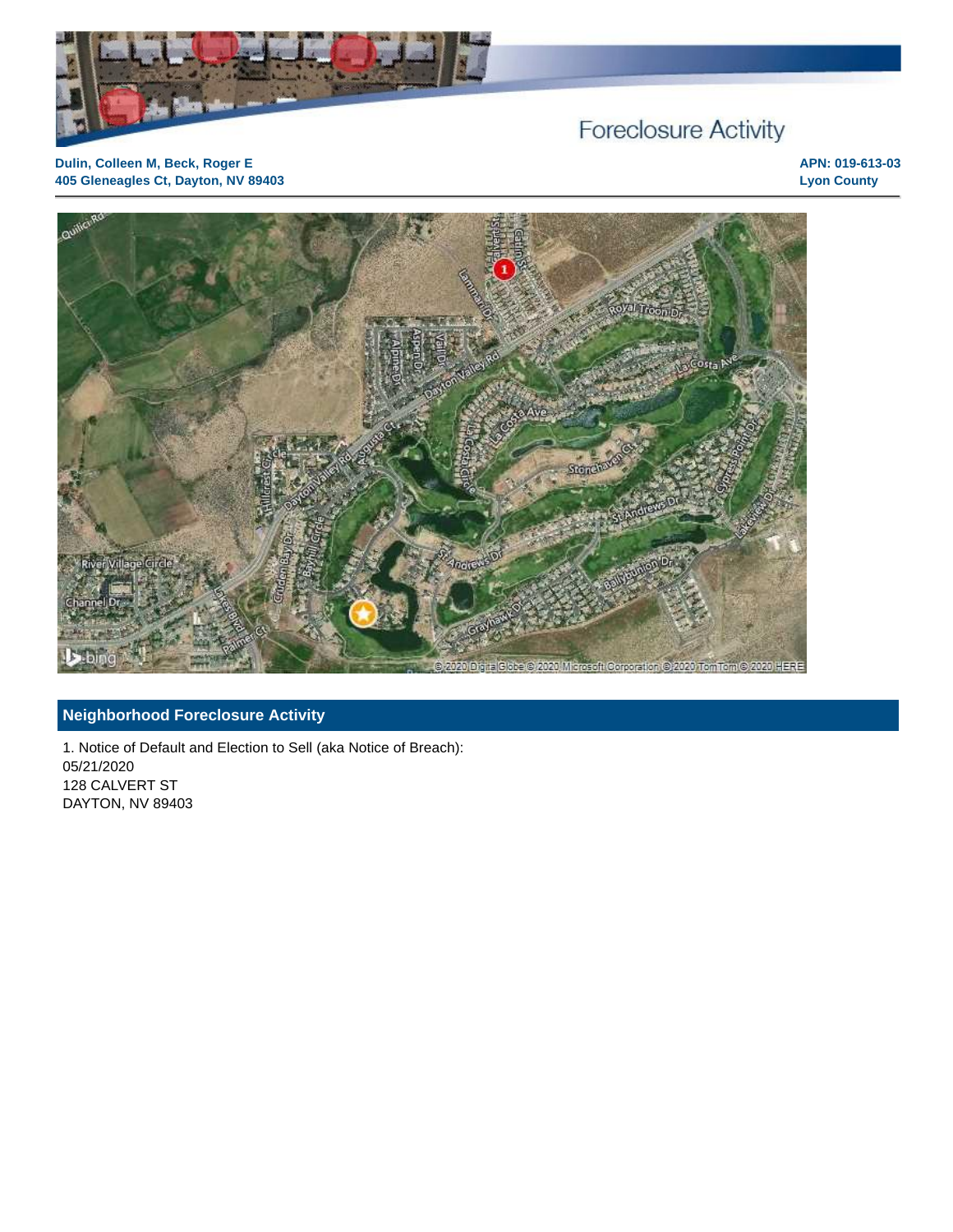

# **Neighbors**

**Dulin, Colleen M, Beck, Roger E 405 Gleneagles Ct, Dayton, NV 89403**

#### **APN: 019-613-03 Lyon County**

#### DULIN, COLLEEN M, BECK, ROGER E **405 GLENEAGLES CT DAYTON NV 89403**

APN: 019-613-03 Tel: Bedrooms: 3 Bathrooms: 2 Square Feet: 2,958 SF Lot Size: 14,375 SF Year Built: 1999 Garage:

## KURPAKUS, ANTHONY J **407 GLENEAGLES CT DAYTON NV 89403** APN: 019-613-04 Tel: 714-642-1515

Bedrooms: 5 Bathrooms: 4 Square Feet: 4,753 SF Lot Size: 36,155 SF Year Built: 1995 Garage: G

#### BOULANGER, THEODORE J (TRS) **401 GLENEAGLES CT DAYTON NV 89403**

APN: 019-613-01 Tel: Bedrooms: 4 Bathrooms: 3 Square Feet: 2,750 SF Lot Size: 14,375 SF Year Built: 1994 Garage: G

FRINK, GENE D **406 GLENEAGLES CT DAYTON NV 89403** APN: 019-613-10 Tel: 775-350-7061 Bedrooms: 4 Bathrooms: 4 Square Feet: 3,503 SF Lot Size: 14,375 SF Year Built: 1998 Garage: A

#### KOCH, SHANE; MONTGOMERY, HAZEL **348 BAYHILL CIR DAYTON NV 89403** APN: 019-613-14 Tel: Bedrooms: Bathrooms: Square Feet: Lot Size: 14,375 SF

# HUNTLEY, LOUISE I TR **345 BAYHILL CIR DAYTON NV 89403**

APN: 019-612-11 Tel: Bedrooms: 3 Bathrooms: 2.5 Square Feet: 2,911 SF Lot Size: 15,682 SF Year Built: 2005 Garage: A

THEVENY, JOSEPH & NIKKI (TRS) **347 BAYHILL CIR DAYTON NV 89403** APN: 019-612-10 Tel: Bedrooms: 3 Bathrooms: 2

# Year Built: Garage:

POPPINGA, GERD G & ISMENIA (TRS) **403 GLENEAGLES CT DAYTON NV 89403** APN: 019-613-02 Tel: Bedrooms: 3 Bathrooms: 2 Square Feet: 2,322 SF Lot Size: 14,375 SF Year Built: 2005 Garage: A

BULLARD, JAMES H JR **402 GLENEAGLES CT DAYTON NV 89403** APN: 019-613-12 Tel: Bedrooms: 3 Bathrooms: 2.5 Square Feet: 2,726 SF Lot Size: 14,375 SF Year Built: 2000 Garage:

SANTOS, ANTHONY F TRS **400 GLENEAGLES CT DAYTON NV 89403** APN: 019-613-13 Tel: Bedrooms: 3 Bathrooms: 2.5 Square Feet: 2,602 SF Lot Size: 14,375 SF Year Built: 1998 Garage: G

BETTENCOURT, MARY ELLEN **409 GLENEAGLES CT DAYTON NV 89403** APN: 019-613-05 Tel: Bedrooms: 4 Bathrooms: 2.5 Square Feet: 2,972 SF Lot Size: 15,246 SF Year Built: 1996 Garage:

LINHART, MARK R & MOLLIE **411 GLENEAGLES CT DAYTON NV 89403** APN: 019-613-06 Tel: Bedrooms: 4 Bathrooms: 3 Square Feet: 3,304 SF Lot Size: 17,424 SF Year Built: 1992 Garage: G

FRUECHTL, FREDERICK L **412 GLENEAGLES CT DAYTON NV 89403** APN: 019-613-07 Tel: Bedrooms: 3 Bathrooms: 2.5

Square Feet: 2,807 SF Lot Size: 15,246 SF Year Built: 2001 Garage: G

#### OVERHOLTZER, PHILLIP D **412 PEBBLE BEACH CT DAYTON NV 89403** APN: 019-617-17 Tel:

Bedrooms: 3 Bathrooms: 3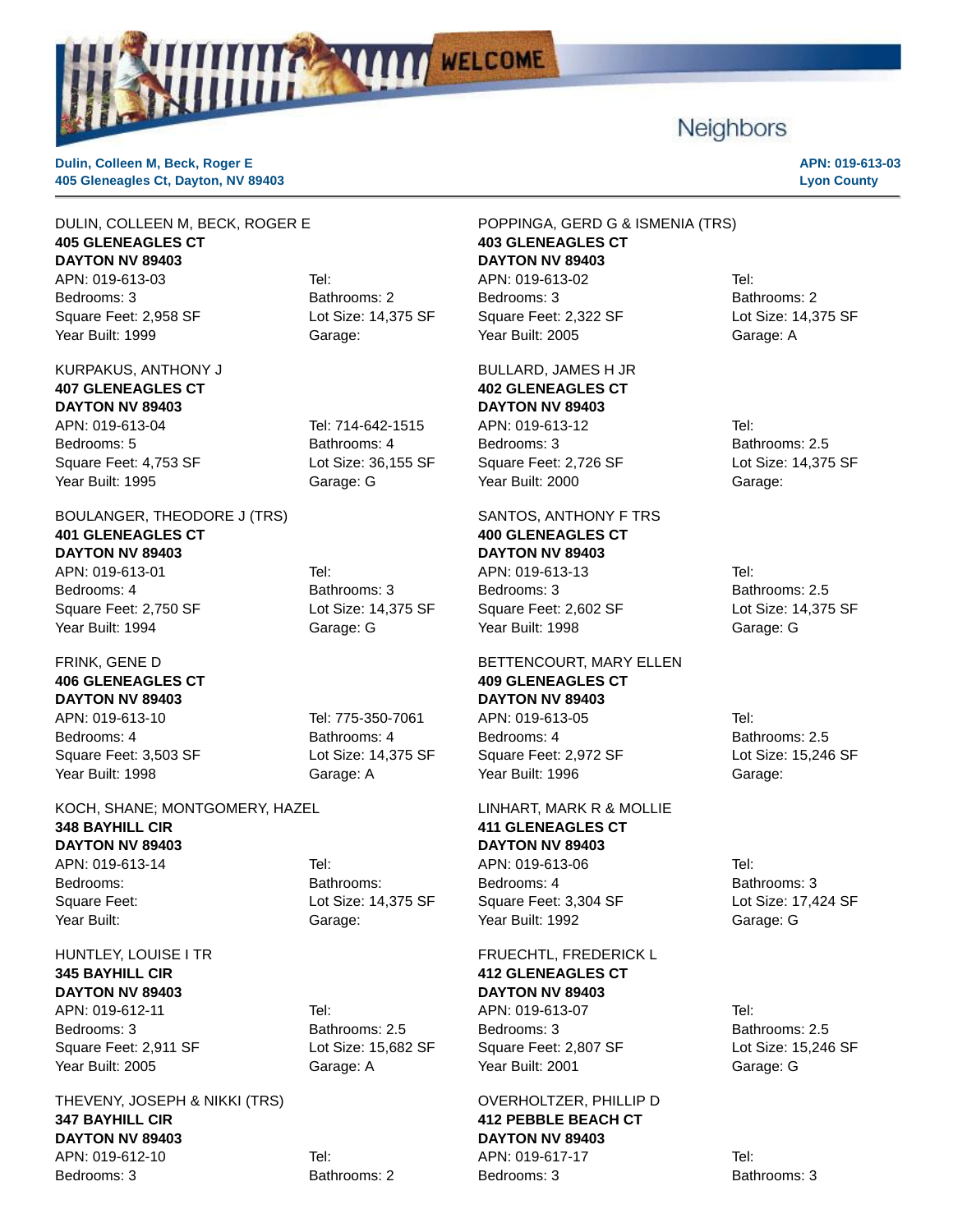Square Feet: 2,578 SF Lot Size: 14,810 SF Year Built: 1994 Garage:

SHANE, MICHAEL C **350 BAYHILL CIR DAYTON NV 89403** APN: 019-613-15 Tel: Bedrooms: 2<br>
Square Feet: 2,533 SF Lot Size: 14,375 SF Square Feet: 2,533 SF Year Built: 2004 Garage: A

Square Feet: 3,284 SF Lot Size: 14,810 SF Year Built: 2004 Garage: A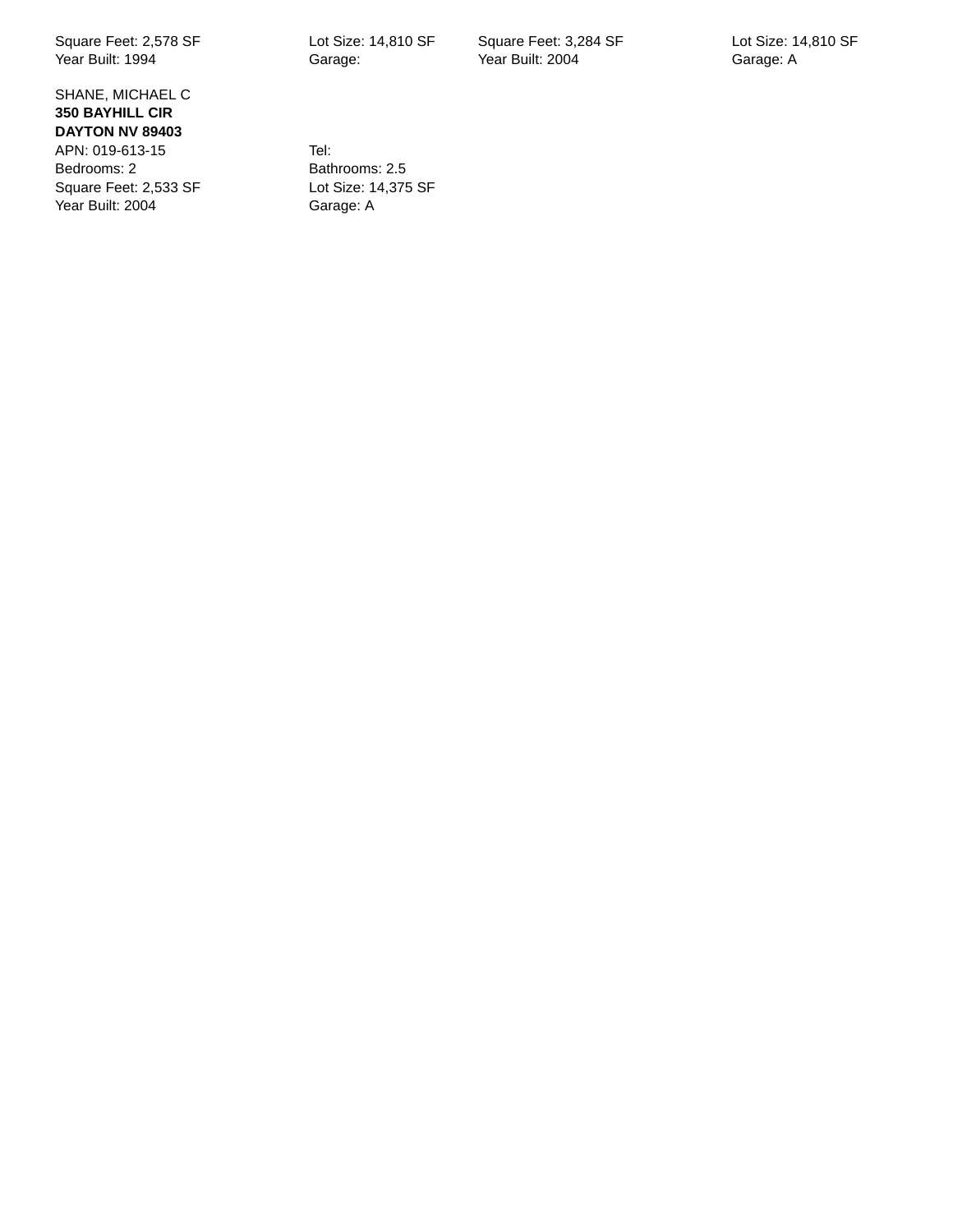

| <b>Population</b>  | <b>ZIP 89403</b> | <b>National</b> |
|--------------------|------------------|-----------------|
| 2000               | 7,803            | 281,421,906     |
| 2009               | 13,906           | 309,731,508     |
| 2014               | 17,527           | 324,062,684     |
| <b>Growth Rate</b> | 6.4%             | 1.0%            |

| <b>Households</b>            | <b>ZIP 89403</b> | <b>National</b> |
|------------------------------|------------------|-----------------|
| 2000                         | 2,900            | 105,480,101     |
| 2009                         | 5,168            | 116,523,156     |
| 2014                         | 6,515            | 122,109,448     |
| <b>Household Growth Rate</b> | 6.4%             | $1.1 \%$        |

| <b>Families</b> | <b>ZIP 89403</b> | <b>National</b> |
|-----------------|------------------|-----------------|
| 2000            | 2,173            | 71,787,347      |
| 2009            | 3,818            | 77,956,117      |

| Age Distribution | <b>ZIP 89403</b> | <b>National</b> |
|------------------|------------------|-----------------|
| $0 - 4$          | 6.7%             | 6.8%            |
| $5-9$            | 6.9%             | 6.7 %           |
| $10 - 14$        | 7.2%             | 6.6%            |
| $15-19$          | 7.2%             | 7.1%            |
| $20 - 24$        | 5.4 %            | 6.9%            |
| 25-44            | 25.1 %           | 27.0 %          |
| 45-64            | 29.4 %           | 26.0%           |
| 65-84            | 11.2 %           | 10.9%           |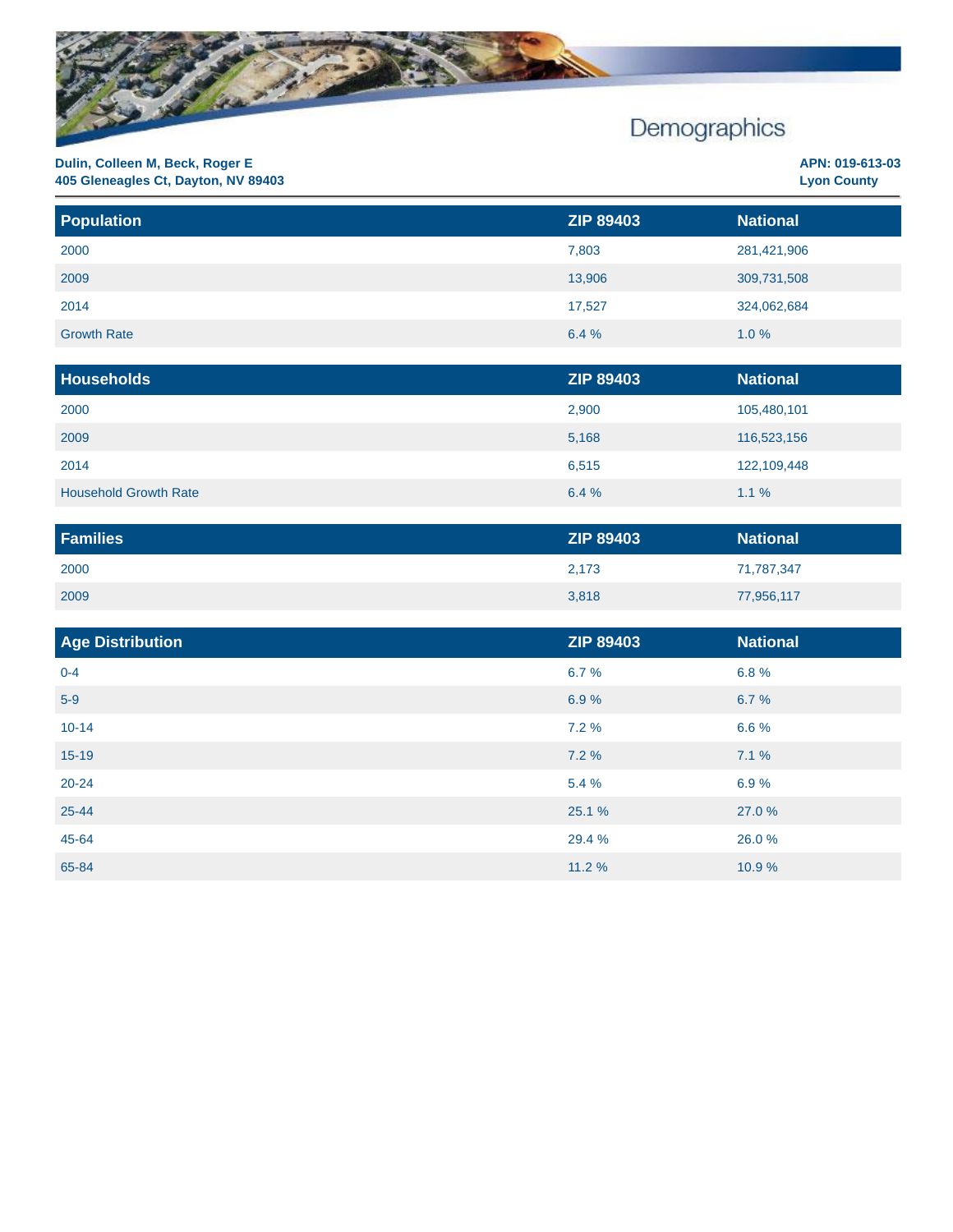| <b>Median Age</b>               | <b>ZIP 89403</b> | <b>National</b> |
|---------------------------------|------------------|-----------------|
| 2009                            | 39.1             | 36.9            |
| <b>Male Ratio</b>               | 50.1 %           | 49.2 %          |
|                                 |                  |                 |
| <b>Household Income</b>         | <b>ZIP 89403</b> | <b>National</b> |
| % < \$25K                       | 14.1 %           | 20.9%           |
| % \$25K-50K                     | 32.2 %           | 24.4 %          |
| % \$50K-100K                    | 45.5 %           | 35.3 %          |
| % \$100K-150K                   | 5.3 %            | 11.7 %          |
|                                 |                  |                 |
| <b>Median Household Income</b>  | <b>ZIP 89403</b> | <b>National</b> |
| 2009                            | \$51,759.00      | \$54,719.00     |
| 2014                            | \$52,802.00      | \$56,938.00     |
|                                 |                  |                 |
| <b>Household Income Centile</b> | <b>ZIP 89403</b> | <b>National</b> |
| <b>National</b>                 | 65.0%            |                 |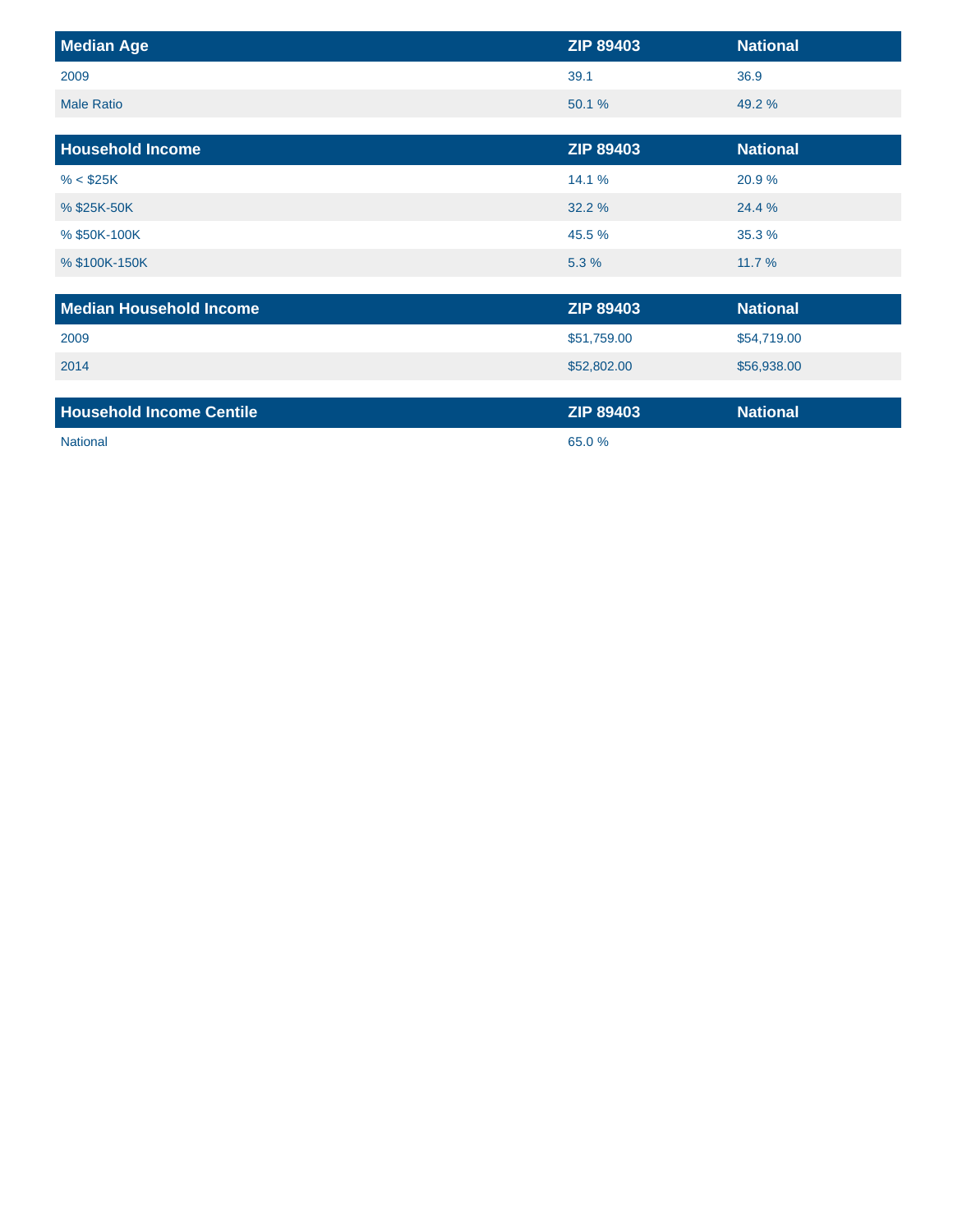

| <b>DAYTON ELEMENTARY SCHOOL</b>                                            |                 |                                                                                                         |                                              |                | .66 mile from subject property   |  |  |  |
|----------------------------------------------------------------------------|-----------------|---------------------------------------------------------------------------------------------------------|----------------------------------------------|----------------|----------------------------------|--|--|--|
| 285 DAYTON VALLEY RD<br>DAYTON, NV 89403-0119<br>775-246-6262              |                 | • Prekindergarten - Grade 5<br>• Student Teacher Ratio: 1:16.4                                          | • Full Time Equivalent Administrators: 26.00 |                |                                  |  |  |  |
| <b>Grade Membership</b><br><b>KDGN</b><br>$GR - 1$<br>63<br>55             | $GR - 2$<br>64  | $GR - 3$<br>85                                                                                          | $GR - 4$<br>71                               | $GR - 5$<br>76 | Total<br>425                     |  |  |  |
| <b>SUTRO ELEMENTARY SCHOOL</b>                                             |                 |                                                                                                         |                                              |                | 2.50 miles from subject property |  |  |  |
| <b>190 DAYTON VILLAGE PARKWAY</b><br>DAYTON, NV 89403-9330<br>775-246-6270 |                 | • Grade KG - Grade 5<br>• Student Teacher Ratio: 1:20.0<br>• Full Time Equivalent Administrators: 19.00 |                                              |                |                                  |  |  |  |
| <b>Grade Membership</b><br><b>KDGN</b><br>$GR - 1$<br>70<br>51             | $GR - 2$<br>66  | $GR - 3$<br>58                                                                                          | $GR - 4$<br>63                               | $GR - 5$<br>72 | Total<br>380                     |  |  |  |
| <b>DAYTON INTERMEDIATE SCHOOL</b>                                          |                 |                                                                                                         |                                              |                | .50 mile from subject property   |  |  |  |
| 315 DAYTON VALLEY RD<br>DAYTON, NV 89403-8902<br>775-246-6250              |                 | • Grade 6 - Grade 8<br>• Student Teacher Ratio: 1:17.7                                                  | • Full Time Equivalent Administrators: 34.00 |                |                                  |  |  |  |
| <b>Grade Membership</b><br>$GR - 6$<br>194                                 | $GR - 7$<br>203 |                                                                                                         | $GR - 8$<br>203                              |                | Total<br>600                     |  |  |  |
| <b>DAYTON HIGH SCHOOL</b>                                                  |                 |                                                                                                         |                                              |                | .41 mile from subject property   |  |  |  |
| 335 DAYTON VALLEY RD<br>DAYTON, NV 89403-0729<br>775-246-6240              |                 | • Grade 9 - Grade 12<br>• Student Teacher Ratio: 1:18.6                                                 | • Full Time Equivalent Administrators: 41.00 |                |                                  |  |  |  |
| <b>Grade Membership</b><br>$GR - 9$<br>203                                 | GR - 10<br>203  | GR - 11<br>189                                                                                          | GR - 12<br>167                               |                | Total<br>763                     |  |  |  |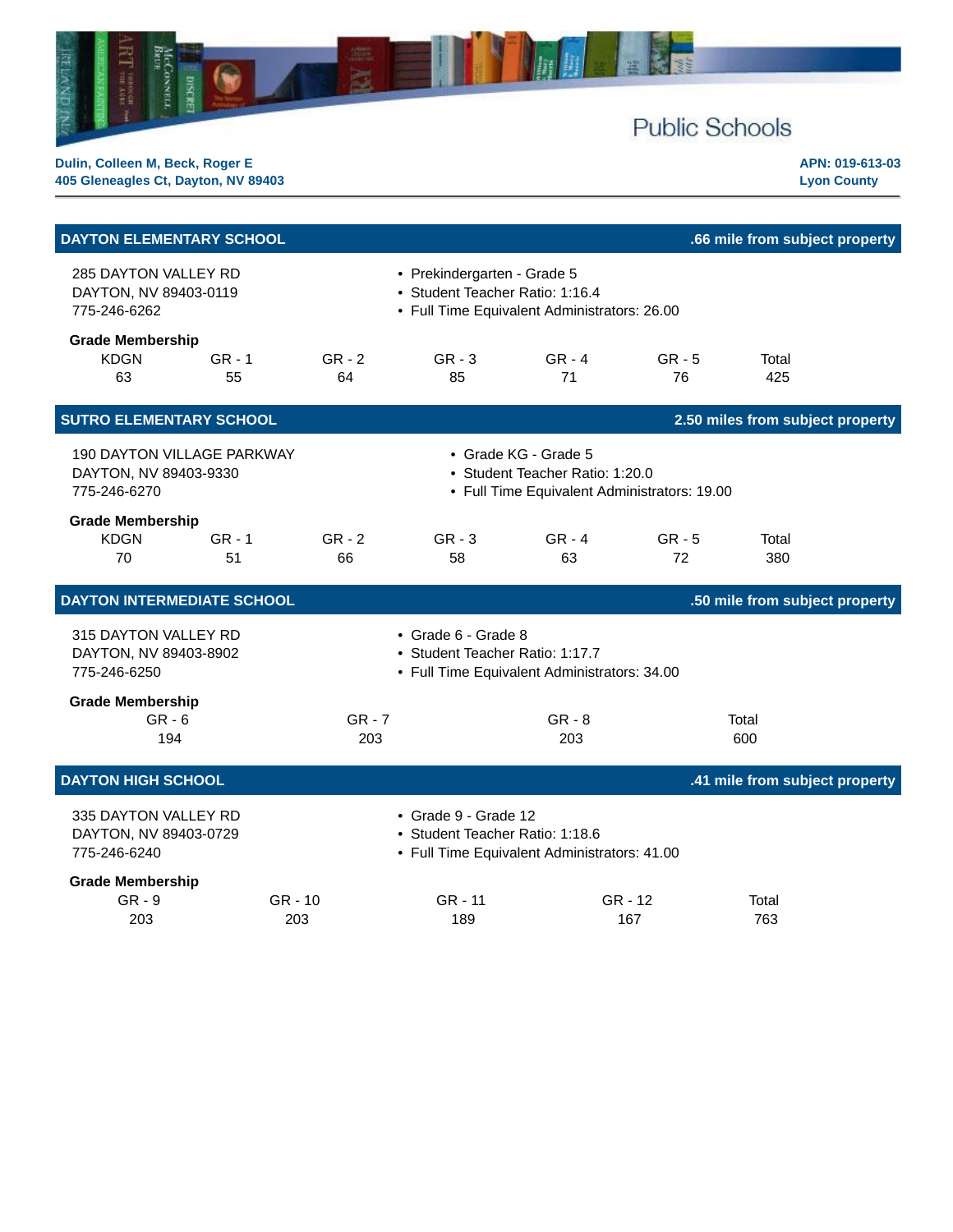# **LYON COUNTY SCHOOL DISTRICT**

25 EAST GOLDFIELD AVENUE YERINGTON , NV 89447-2315 TEL: 775-463-6800

- Grade Span PK- 12
- Pupil Teacher Ratio: 17.3:1
- Total Enrollment: 8,765
- Number of High School Graduates: N/A
- Number of Teachers: 507.5
- Number of Teacher Aids: N/A
- Number of Guidance Counselors: 19.0
- Number of School Administrators: 29.0
- Number of Schools : 18

#### **About School Report**

#### **Public Schools**

The Public School Report lists schools closest to the subject property. For a complete listing of schools in your area, please go to http://www.nces.ed.gov/globallocator.

#### **API Index**

The Academic Performance Index (API) measures academic performance and growth of schools, which includes results of the Stanford 9. The API reports a numeric scale that ranges from 200 to 1000. A school's score or position on the API indicates the level of a school's performance.